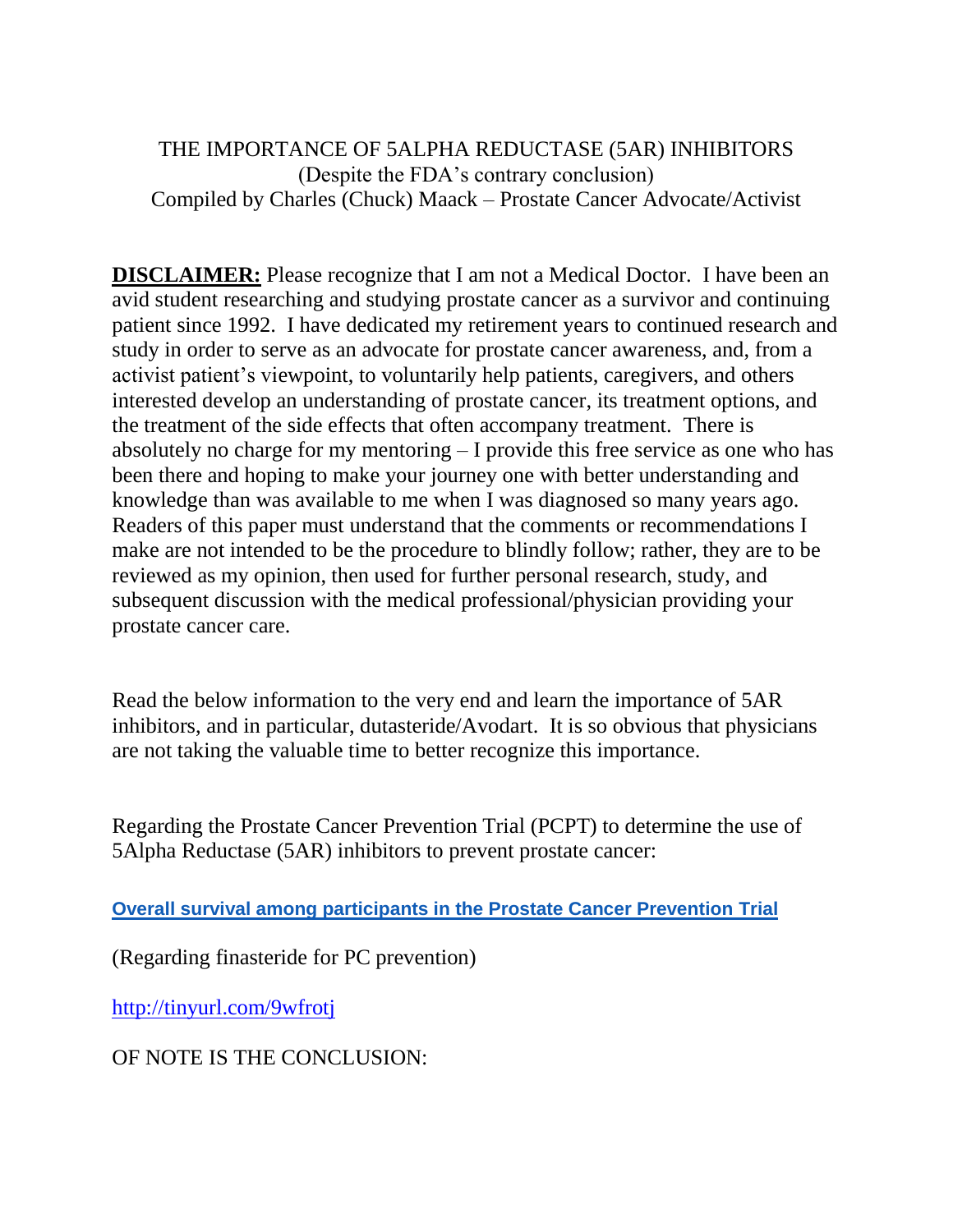*"With follow-up of 18 years, finasteride administration for 7-years does not appear to affect mortality but significantly reduces the risk of a … diagnosis [of prostate cancer]."*

More here wherein is a reasonable explanation of why high grade PC may be found during biopsy following the prescribing of finasteride/Proscar or dutasteride/Avodart (not because "caused" by these drugs, but as the result of their shrinking gland size):

<http://prostatecancerinfolink.net/risk-prevention/prevention-prostate-cancer/PCPT/>

**From Medical Oncologist Mark Scholz, specializing specifically in research and treatment of recurring and advanced prostate cancer:**

**<http://prostatesnatchers.blogspot.com/2014/10/avodart-proscar.html>**

**You should view this "blog" by Medical Oncologist Charles E. "Snuffy" Myers** regarding where Avodart could be important as a monotherapy when a patient experiences PSA elevation post-surgical removal as evidence of Prostate Cancer recurrence. According to Dr. Myers, Avodart monotherapy could delay cancer progression as well as avoid the many side effects that can accompany, for example, salvage radiation, or even the prescribing of androgen deprivation medications (LHRH agonists, GnRH antagonist, antiandrogens): <http://tinyurl.com/owtlsss>

From ASCO and AUA's February 2009 Guideline on 5-alpha Reductase Inhibitors for Prostate Cancer Prevention:

### KEY MESSAGES

• A class of drugs called 5-alpha reductase inhibitors (5-ARIs) may lower your risk of developing prostate cancer.

• Talk with your doctor about your risk of developing prostate cancer and whether you should be screened for prostate cancer.

• Talk with your doctor about the benefits and risks of taking a 5-ARI to lower your risk of prostate cancer.

"A somewhat confusing result of the PCPT showed that a higher number of men in the study who took finasteride were found to have high-grade prostate cancer,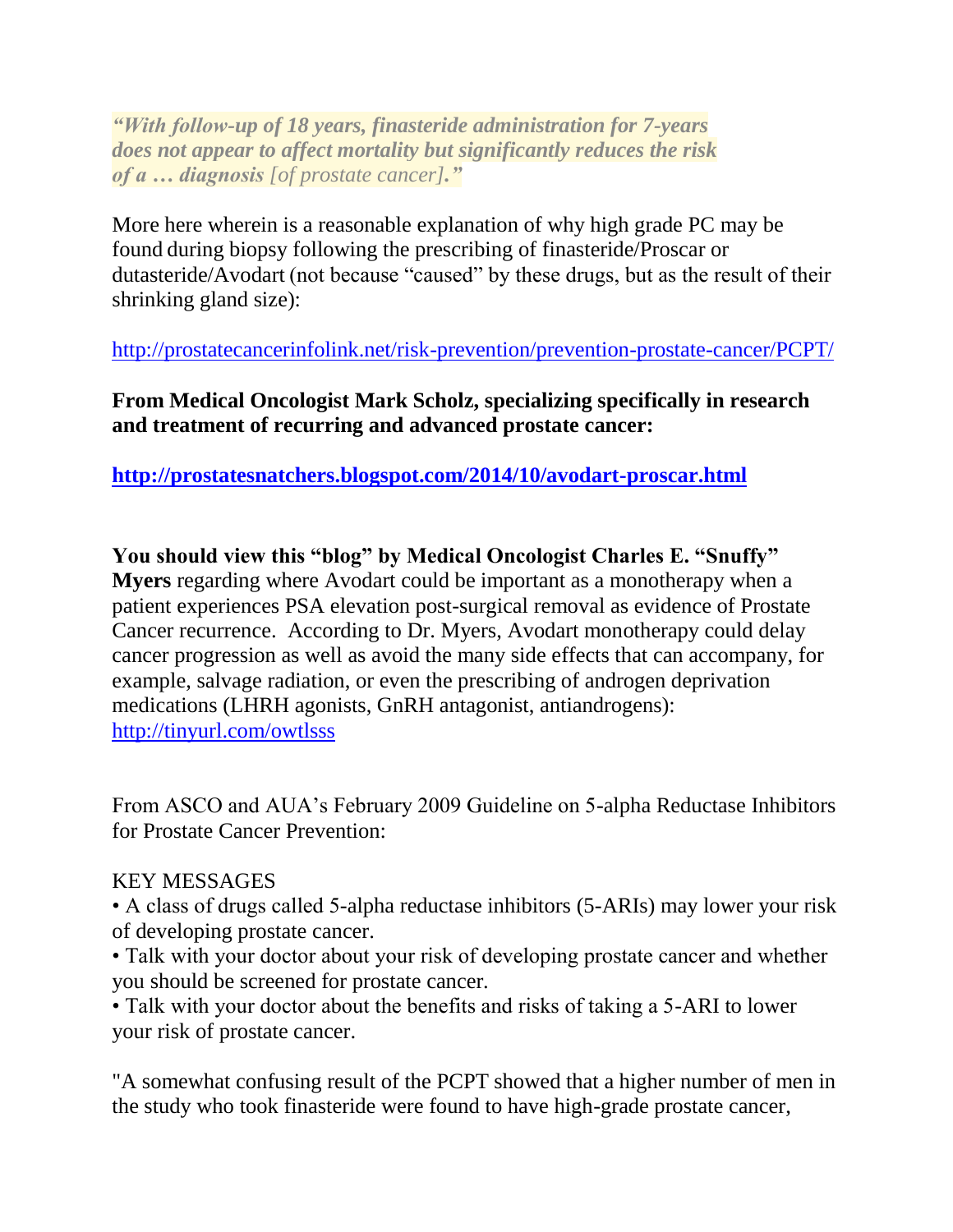compared with men who received a placebo (inactive substance). Doctors are unsure if finasteride caused this. *MORE RECENT STUDIES SUGGEST THAT 5-ARIs DO NOT ACTUALLY INCREASE THE RISK OF DEVELOPING HIGHGRADE PROSTATE CANCER, BUT RATHER INCREASE THE ABILITY OF THE PSA TEST TO FIND HIGH-GRADE CANCERS THAT ARE ALREADY THERE."*

That was MY high-lighting of that last sentence. I believe a miss-wording occurred and that rather than "increase the ability of the PSA test to find highgrade cancers" the wording should have been "increase the ability of biopsy tissue sampling to find high-grade cancer." With finasteride or dutasteride shrinking the size of the prostate gland, random biopsy tissue sampling is more likely to come upon higher grade prostate cancer development than random sampling from an enlarged prostate gland. Interesting that now, in December 2012, the AUA and ASCO are "archiving" their 2009 stance that appears to be more a "C.Y.A" (cover your….) because, as noted in a report on The "New" Prostate Cancer InfoLink: "The "archiving" of the joint ASCO/AUA guidance document is probably (as much as anything else) a way for the two organizations to protect themselves legally from possible future accusations that they continue to "recommend" the use of 5-ARIs for chemoprevention of prostate cancer. We do, after all, live in a highly litigious society. "

Finasteride/Proscar inhibits Type II 5AR enzymes from converting testosterone to the more powerful stimulant to prostate cancer cell growth, dihydrotestosterone (DHT).

Dutasteride/Avodart inhibits both Type I and Type II enzymes from converting testosterone to the more powerful stimulant to prostate cancer cell growth, dihydrotestosterone (DHT).

In Androgen Deprivation therapy, since a higher incidence of Type I is present in high-grade prostate cancer, the prescribing of dutasteride/Avodart is recommended to accompany an LHRH agonist and/or an antiandrogen since it inhibits both Type I and Type II enzymes from converting testosterone to the much more powerful stimulant to PC cell growth, dihydrotestosterone. The LHRH agonist inhibits testicular production of testosterone; it has no effect on adrenal gland manufacture of testosterone metabolized from androgen precursors. The antiandrogen is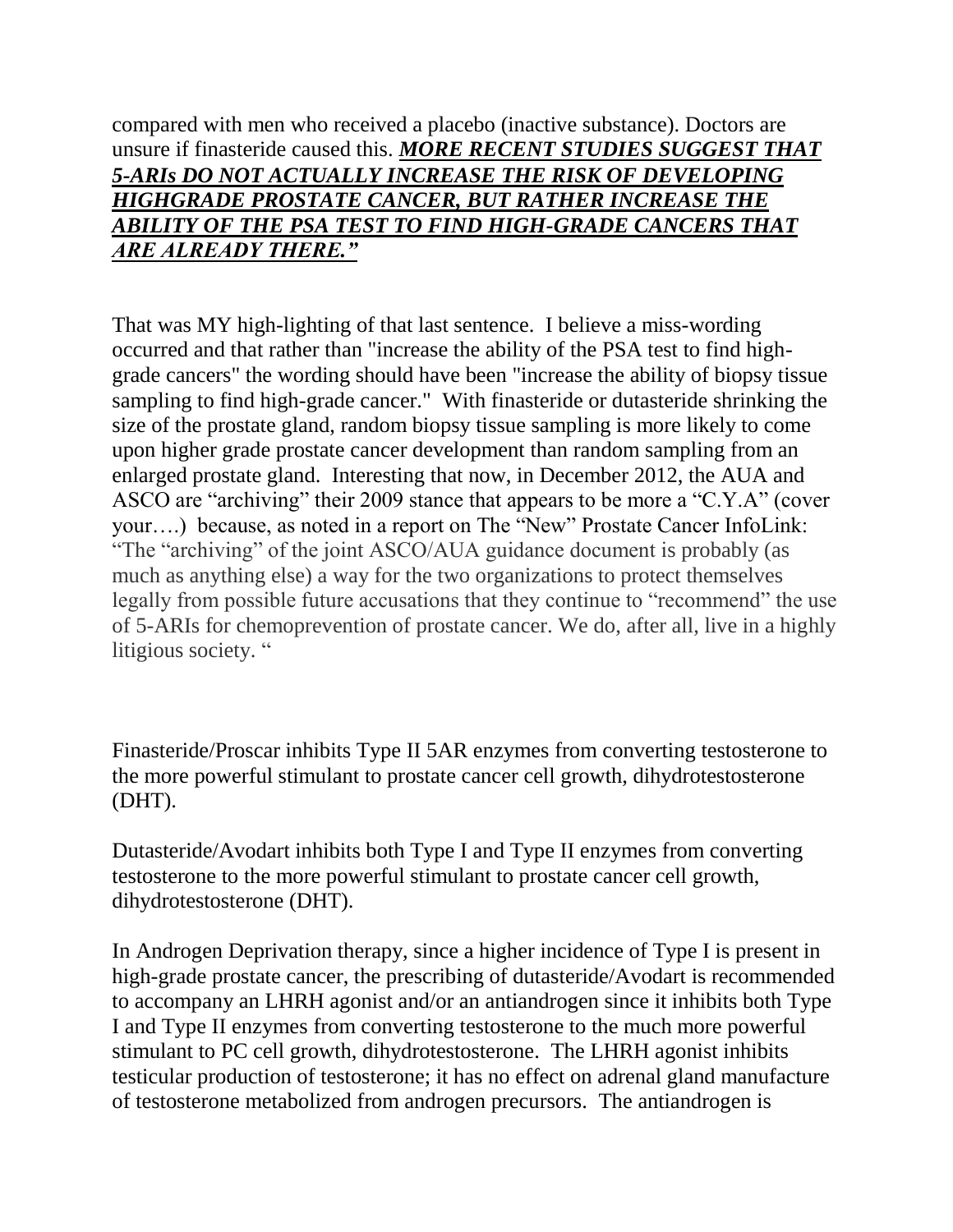expected to block testosterone from binding to androgen receptors to prohibit any testosterone access to the cancer cell nucleus and consequent contact with 5AR where it is converted to the more powerful DHT. It is likely that with the multitude of androgen receptors on each cancer cell that among them will be faulty receptors, and should that be the case, testosterone from adrenal gland production can access the 5AR enzymes and be converted to DHT; thus the importance in ADT to inhibit that from occurring.

# *MORE:*

In that the 5Alpha Reductase (5AR) inhibitors finasteride/Proscar or dutasteride/Avodart inhibit the conversion of testosterone to dihydrotestosterone, and it is well known that dihydrotestosterone is a much more powerful stimulant to prostate cancer cell growth than is testosterone, these 5AR inhibitors DO suppress existing cancer growth.

Reduction by Dutasteride of [Prostate Cancer](http://www.news-medical.net/health/Prostate-Cancer.aspx) Events (REDUCE) Trial results:

# **<http://tinyurl.com/2f7cgz2>**

"The mechanism of dutasteride is not primarily prevention **but the inhibition of growth of small, well differentiated cancers as a result of the intracellular reduction of 5a-dihydrotestosterone (DHT).** This mechanism which results in the prevention of disease progression is called 'tertiary prevention' and in this setting can be seen as treatment of minimal disease.

# <http://clincancerres.aacrjournals.org/cgi/content/abstract/10/21/7121>

"*Conclusions:* The source of dihydrotestosterone in prostatic tissue after androgen deprivation therapy involves intracrine production within the prostate, converting adrenal androgensto dihydrotestosterone. Dihydrotestosterone still remaining in prostate tissue after androgen deprivation therapy may require new therapies such as treatment with a combination of  $5\alpha$ -reductase inhibitors and antiandrogens, as well as castration."

From renowned Medical Oncologist Charles E. "Snuffy" Myers, who also specializes specifically in the treatment of prostate cancer:

<http://www.prostateforum.com/article-03-26-07.html>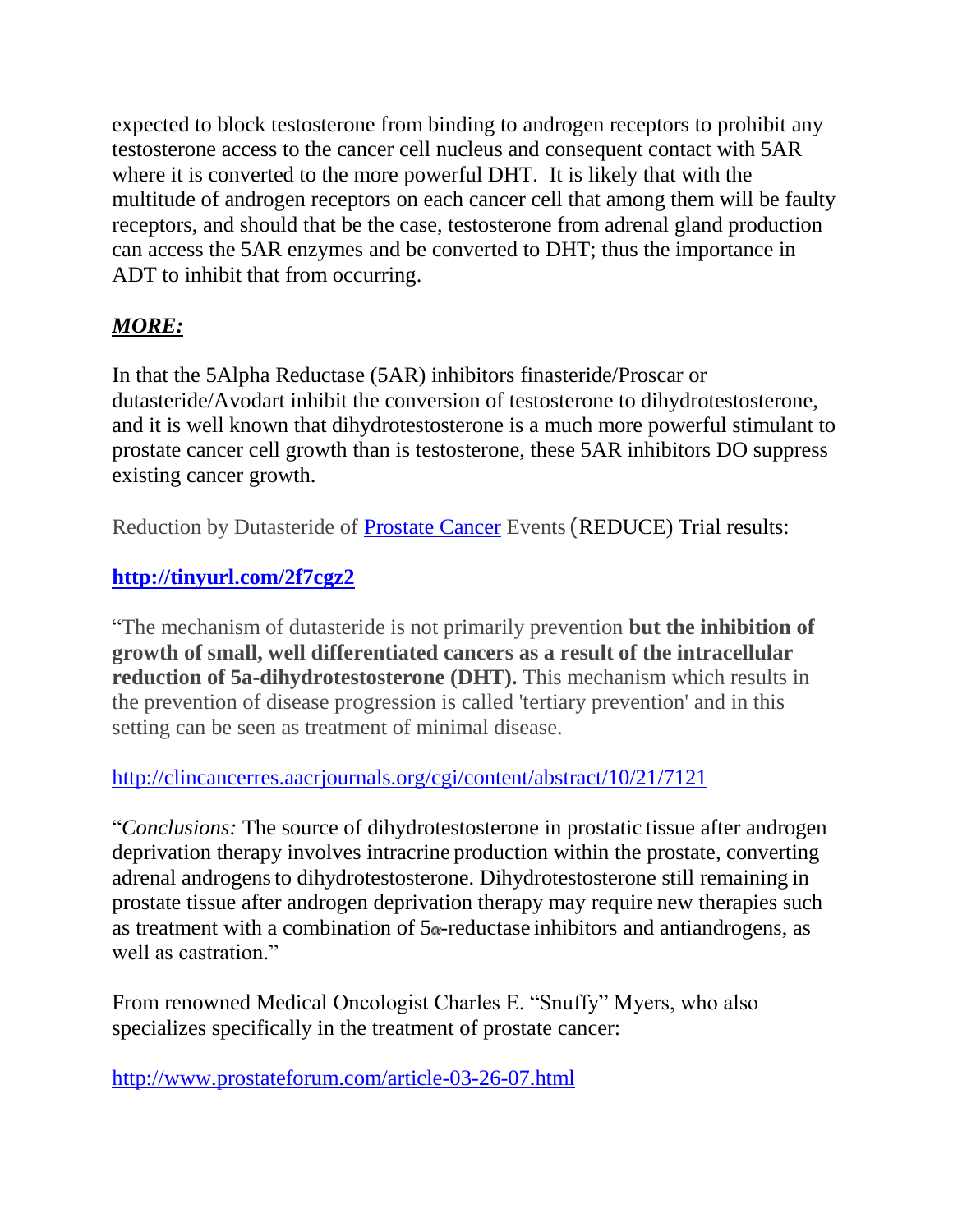"Since I opened my clinic—the American Institute for Diseases of the Prostate—in 2002, I've made it a practice to measure dihydrotestosterone levels in each patient we see. And I have to tell you that medical castration, while effective at reducing testosterone from the normal range of 300-800 ng/dL to below 30 ng/dL, often leaves dihydrotestosterone levels within the normal range (30-80 ng/dL). And dihydrotestosterone is ten times more powerful than testosterone at stimulating prostate growth, so a dihydrotestosterone of 30 ng/dL is potentially as powerful as a testosterone of 300. Dihydrotestosterone formation can be blocked in most patients with either Proscar or Avodart, with Avodart being more consistently effective. I've found this can aid in inducing remission in patients who've failed Lupron. Luckily, Proscar and Avodart don't cause any additional side effects in men on hormonal therapy. But again, we have to measure dihydrotestosterone levels to see if Proscar or Avodart are in fact suppressing dihydrotestosterone. "

And more from Medical Oncologist Myers:

#### Question posed to Dr. Myers:

*The recently published results of a large clinical trial (REDUCE), aimed at evaluating Avodart's effectiveness in reducing the incidence of prostate cancer, found a 23% risk reduction over a four-year period, a result consistent with those from earlier studies (NEJM 4/1/2010). The new study also found, however, that those taking Avodart had a higher incidence of cardiac failure than those in the placebo group (0.7% vs 0.3%), a result that I believe is a new finding. Do you consider the negative cardiac results significant and do they alter your views about Avodart's use as a preventive medication or as a treatment for prostate cancer?*

### Dr. Myers reply:

"I think this is a very important study on many levels. Proscar and Avodart both work by blocking the conversion of testosterone to dihydrotestosterone. As water backs up behind a dam, serum testosterone levels will typically increase as the serum dihydrotestosterone levels fall. In prostate cancer cells,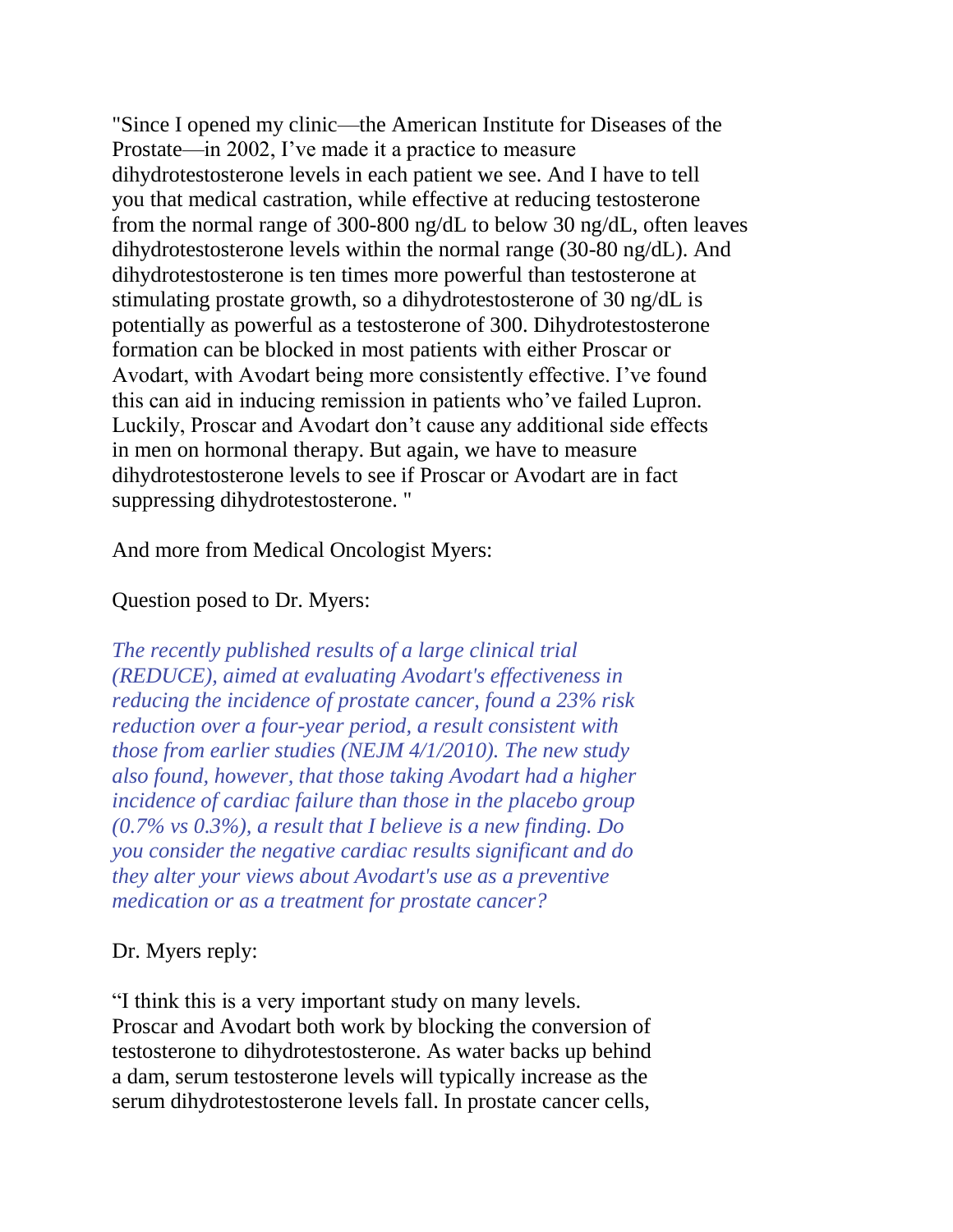dihydrotestosterone is much more powerful at stimulating growth than testosterone. Additionally, dihydrotestosterone specifically stimulates blood flow to both normal prostate tissues and prostate cancer, while testosterone is not very effective at this. We have long had population studies that have shown the risk of prostate cancer is related to the serum dihydrotestosterone and not to the serum testosterone. This led to the hypothesis that dihydrotestosterone was a major factor fueling the appearance and then progression of prostate cancer. An earlier large randomized controlled trial showed that Proscar reduced the risk of prostate cancer, confirming the role of dihydrotestosterone in the development of prostate cancer. Now, Avodart has also been shown to significantly reduce the risk of prostate cancer. Taken together, these two large randomized controlled trials prove beyond all reasonable doubt that dihydrotestosterone is one of the causes of prostate cancer. Further, because both drugs increase serum testosterone by 20-50%, these studies show that testosterone itself is not a major factor in the progression of prostate cancer. I cannot stress how fundamentally important this is. I do not think most physicians caring for men with prostate cancer have fully thought through the implications of these findings. One implication is that as long as the testosterone receptor is present and linked to cancer growth, the presence of dihydrotestosterone has the potential to continue to fuel the progression of the cancer. The obvious question now is whether it might not be better to always suppress dihydrotestosterone.

As indicated in your question, the REDUCE trial did find an increased risk of heart failure in men in the Avodart arm compared with placebo. There were 6,729 patients randomized between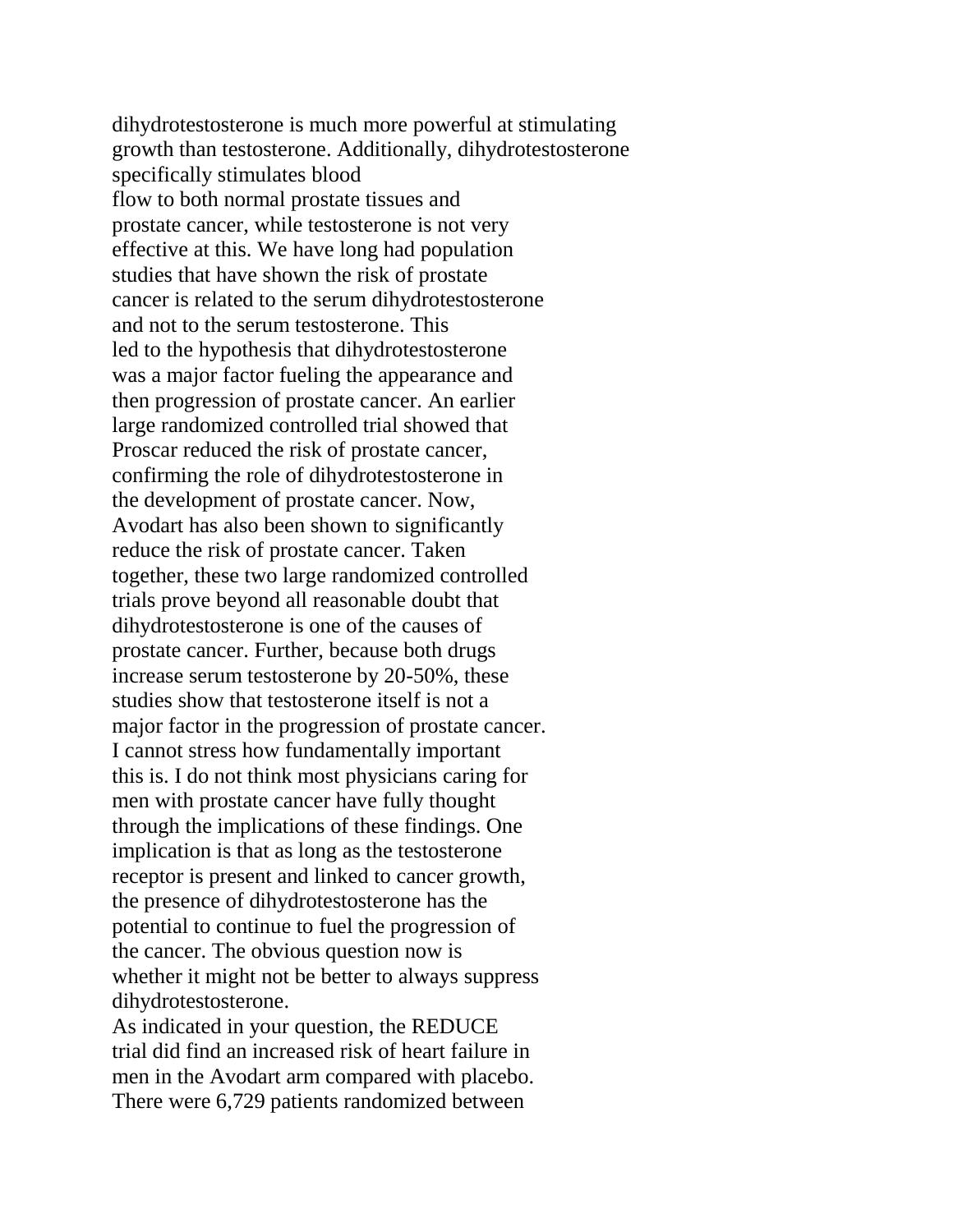the two arms. In the placebo arm, 0.4% developed congestive heart failure compared with 0.7% in the Avodart arm. This calculates out to 13 cases in the placebo group and 23 cases in the Avodart arm. So, the additional risk of heart failure in the Avodart arm is still quite low. Dr. Andriole, the author of the paper, has speculated that this was linked to coadministration of drugs like Flomax. Flomax and related drugs, like Hytrin and Cardura, work by blocking epinephrine at what are called alpha 1 adrenergic receptors. This class of drugs has already been reported to exacerbate heart failure and so Dr. Andriole's suggestion is very reasonable. From his comments, I gather they do not specifically know if the patients who developed heart failure on Avodart were also taking an alpha 1 blocker. So, at present, this remains a speculation.

How should we respond to this? Well, first I think that until this is clarified, Avodart should be given to men in congestive heart failure only if the patient is carefully monitored and only if the clinical benefit warrants the use of Avodart. The combined administration of Flomax and related drugs with Avodart should similarly be done with caution in general and not at all in patients in heart failure."

### *AND MORE….*

Another case for including a 5AR inhibitor (dutasteride/Avodart or finasteride/Proscar) in ADT

<http://clincancerres.aacrjournals.org/content/10/21/7121.full>

Skipping to the last paragraph of the above lengthy paper for brevity: